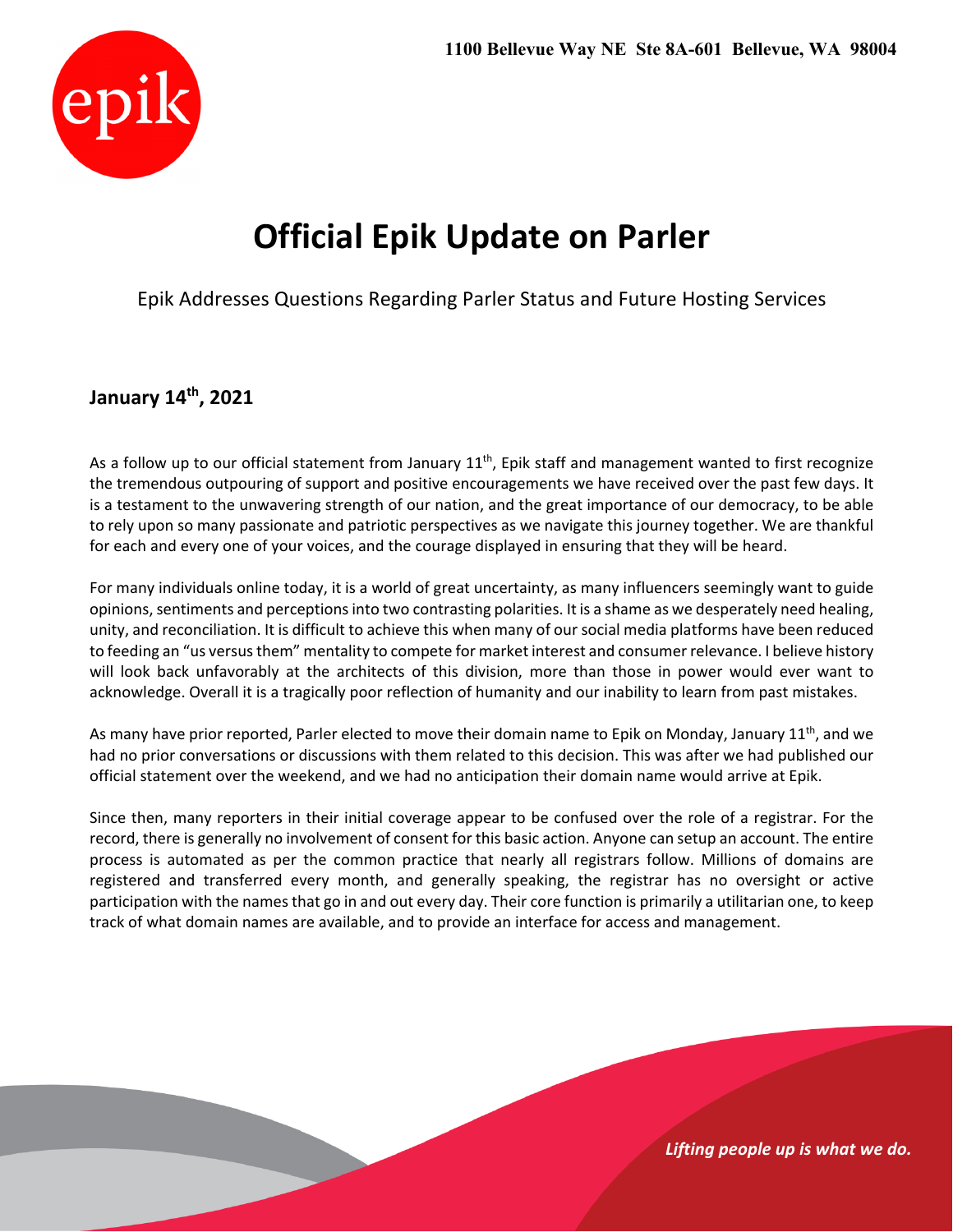

#### **page 2 of 4 – Epik Addresses Questions Regarding Parler Status and Future Hosting Services**

With respects to Parler, since Monday, we have had discussions with several of their executive team members about what happened, and how they view the future for their platform and community of more than 15 million members. It is of course a highly unusual move for Amazon Web Services to simply terminate service, especially given their internal knowledge of what social platforms are having to contend with in recent weeks. There has been an unprecedented number of fake accounts being purposefully setup with the intent to publish horrific and violent content. So‐called "burner accounts" are set up simply so they can be engaged at a later date to diminish the voices of legitimate users. This manipulative practice on allsocial networks cannot be ignored. The correlation behind these events may even be measurable by the reprehensible eagerness for the largest technology companies in the world to simply turn off service to millions of active users over a weekend. The idea that 15 million people should suffer immediate service termination due to the actions of a few, should frighten anyone with the capacity for logical discernment of truth and what it means for the future.

Again this is an unprecedented action. One that is made all the more concerning through the knowledge that the miniscule amount of content flagged for review and deletion in no way represented or conveyed the interests and views of the actual vast user base. A comparable standard has never been applied onto other major technology companies, services providers, or the largest of the social media operators. It may very well represent one of the most grotesque abuses of power and privilege in America seen in this generation. It serves the very creation and stimulation of extremist beliefs that Amazon and others have professed to care about. Their direct actions make a majority of Americans more uncertain about their future, more concerned about the roles and controlling interests of our largest monopolies, and it risks stimulating direct anger and frustration over the silencing of voices in such quantity. Sadly, there seems to be zero compassion or recognition of the hardships and the elevated level of fear already held by most due to the events of the last year. If the elitist billionaire class is less impacted by the tribulations, then their recent decision‐making certainly reflects it.

While we cannot predict what will happen to Parler, we can confirm that the examples utilized to marginalize and ultimately deplatform their active base of millions of users in no way reflect the values of the owners, investors, engineers, community, or the hundreds of moderators that worked tirelessly to serve the people and user base that they loved. The tremendous growth experienced in a very short time alone opened the window for a number of issues seldom seen to this scale, due to their performance, as well as the hyper‐charged environment both politically and from hardships related to COVID‐19. Whether Parler was the victim of their own success, or specifically inflicted with a new class of content‐based sabotage, what is clear is the absolute importance of maintaining the highest standards for policy enforcement and scalable interaction. The need for online communities to become better stewards for future hope and optimism is universal.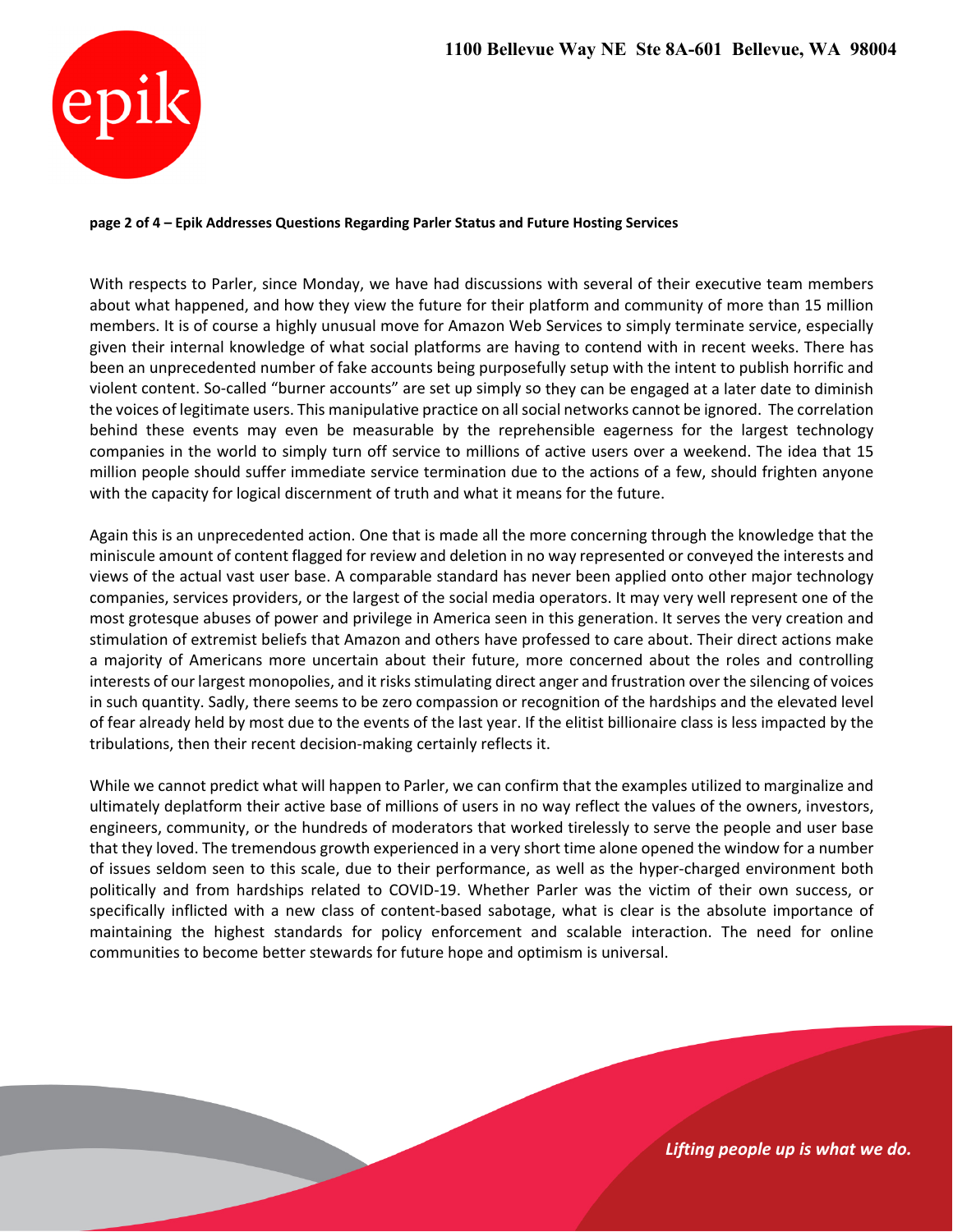

### **page 3 of 4 – Epik Addresses Questions Regarding Parler Status and Future Hosting Services**

It is beyond disingenuous though to pretend that the depth of anger and outrage seen online - and across all social media networks ‐ is exclusive to one particular political party or interest group. This manufactured consensus may actually be doing the most harm to those who carry high empathy, ethics, and a legitimate love for our country. The very essence of truth and fair play in America is seemingly becoming corrupted right before our eyes.

With respects to a future relationship between Epik and Parler, it is important to note that our conversations to date have been focused on improvements in policy, rather than specific capabilities for hosting and service provision. As the capacity exists for Parler to purchase servers direct almost anywhere in the world, the most critical elements of any return online should be first focused on the significant responsibility they carry for self‐ policing, better governance, and more capable enforcement of policy. This means surpassing the already high expectations now placed squarely open their shoulders to use smarter technology and human intervention to operate a better platform.

As an organization originally created for the purpose of bringing people together, to inspire positive and healthy debates, and to introduce new discussions for advancement and improvement, Parler believes they are absolutely up for the challenge. There may be few greater callings than inspiring millions of people daily to hold hope and positive expectation for the future. Epik considers it a privilege to be part of any transformation that can see leading social media platforms become a force for good.

Some of the key elements discussed for recommended implementation included:

- **Updates to Terms of Service and Community Member Obligations**
- **New Guidelines for Internal Regulation and Policy Improvements**
- **Expansions for Moderation Training and Future Candidate Selection**
- **Validation Enhancements for Positive User Authentication**
- **Advancement of Recognition Software and AI Deployment for Early Detection**
- **Strategies to Improve Self‐Policing and Enforcement Handling**